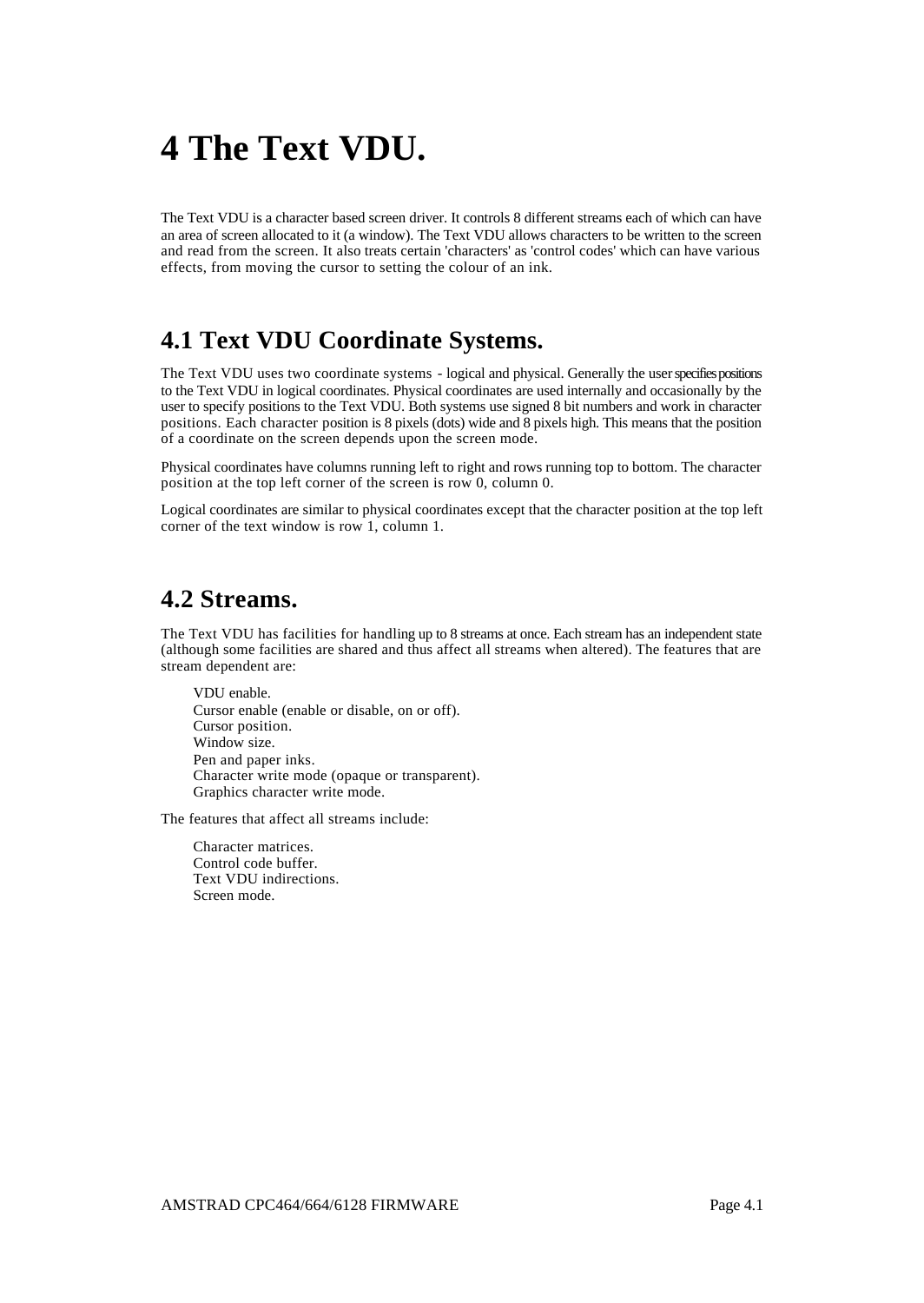All these features are explained in detail in the sections below.

At any time, the stream which is currently selected may be changed without adverse effects provided that the control code buffer is not in use (see section 4.7 for further explanation). A stream will remain selected until another stream is selected. This means that a program need not know which stream it is using.

The default stream, selected at EMS, is stream 0.

BASIC extends the stream concept to include the printer and cassette/disc files. This extension is not part of the firmware.

#### **4.3 Text Pen and Paper Inks.**

Each stream has a pen and a paper ink associated with it. The text pen ink is used to set the foreground pixels in characters (see section 4.6). The text paper is used to set the background pixels in characters and to clear the text window.

The pens and papers can be set to any ink that is valid in the current screen mode (see section 6. 1). The default setting for a stream has the paper set to ink 0 and the pen set to ink 1. Changing a pen or paper ink does not change the screen; it merely alters how characters will be written in the future.

### **4.4 Text Windows.**

Each stream has a text window associated with it. This window specifies the area of the screen where the stream is permitted to write characters. This allows different streams to use different portions of the screen without interfering with each other.

Windows are trimmed so that they fit within the current screen (whose size varies with the screen mode, see section 6.1). The smallest size window allowed is 1 character wide and 1 character high.

Before writing to the screen the position to write at is forced to lie inside the window (see 4.5 below). This may cause the window to roll. Other operations, such as obeying certain control codes also cause the write position to be forced inside the window.

A text window which does not cover the whole screen is rolled by the firmware copying areas of screen memory around. There is no alternate method available. This makes rolling large windows a fairly time consuming process.

A text window which covers the whole screen is rolled by using the hardware rather than by copying areas of memory. The offset of the start of the screen in the screen memory can be set (see section 6.4). By changing this offset by  $+80$  or  $-80$  the whole screen can be rolled up or down by a line of characters.

It is obviously a good idea to prevent windows that are being used from overlapping. If they are allowed to overlap then the portion in multiple use will merely contain whatever was written to it last. There is no precedence of windows one over another. A window occupying the whole screen will overlap the other windows and so if this window is rolled it will move the contents of the other windows.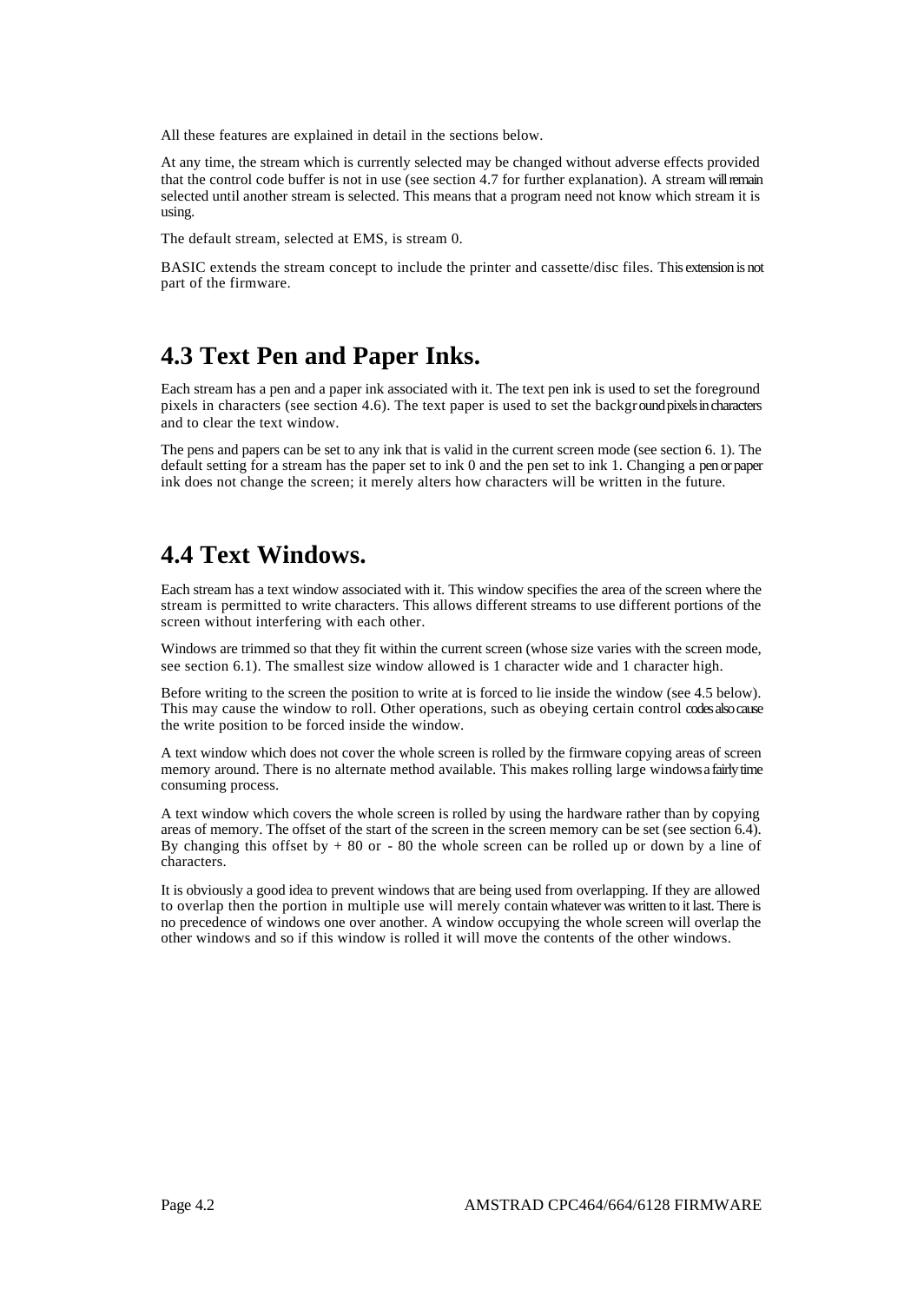The default windows, set up at EMS and after changing screen mode, cover the whole of the screen. All eight windows overlap.

#### **4.5 The Current Position and the Cursor.**

Each stream has a current position associated with it. This is where the next character to be printed on the screen is expected to be placed. However, if, when a character is to be printed, the current position is found to lie outside the text window then it is forced inside. The following steps are applied in turn to force the current position inside the window:

- 1/ If the current position is left of the left edge of the window then it is moved to the right edge of the window and up one line.
- 2/ If the current position is right of the right edge of the window then it is moved to the left edge of the window and down one line.
- 3/ If the current position is now above the top line of the window then it is moved to the top line of the window and the contents of the window are rolled down one line.
- 4/ If the current position is now below the bottom line of the window then it is moved to the bottom line of the window and the contents of the window are rolled up one line.

When the cursor is enabled, the current position is marked by the cursor blob. However, before placing the cursor blob on the screen, the current position is forced to lie inside the current window just as it is before a character is placed on the screen. This may cause the current position to move.

If the cursor is disabled then the current position may lie outside the window and it will not be forced inside the window until, for example, a character is printed.

The current position can be changed directly (by calling TXT SET CURSOR, TXT SET ROW or TXT SET COLUMN) or by sending control codes to the Text VDU. The location the current position is moved to is not forced inside the window immediately, but only when the window is to be written to, as described above. This allows the current position to be changed by moving via a position outside the window, if required.

There are two ways to disable the cursor and prevent the cursor blob from appearing on the screen. The first, cursor on off, is intended for use by system programs. This is used by BASIC, for example, to hide the cursor unless input is expected. The second, cursor enable disable, is intended for use by the user. The cursor blob will only be placed on the screen if it is both on and enabled.

In V1.1 firmware it is possible to interrogate the current enable disable states of the VDU and cursor for the current stream using TXT ASK STATE.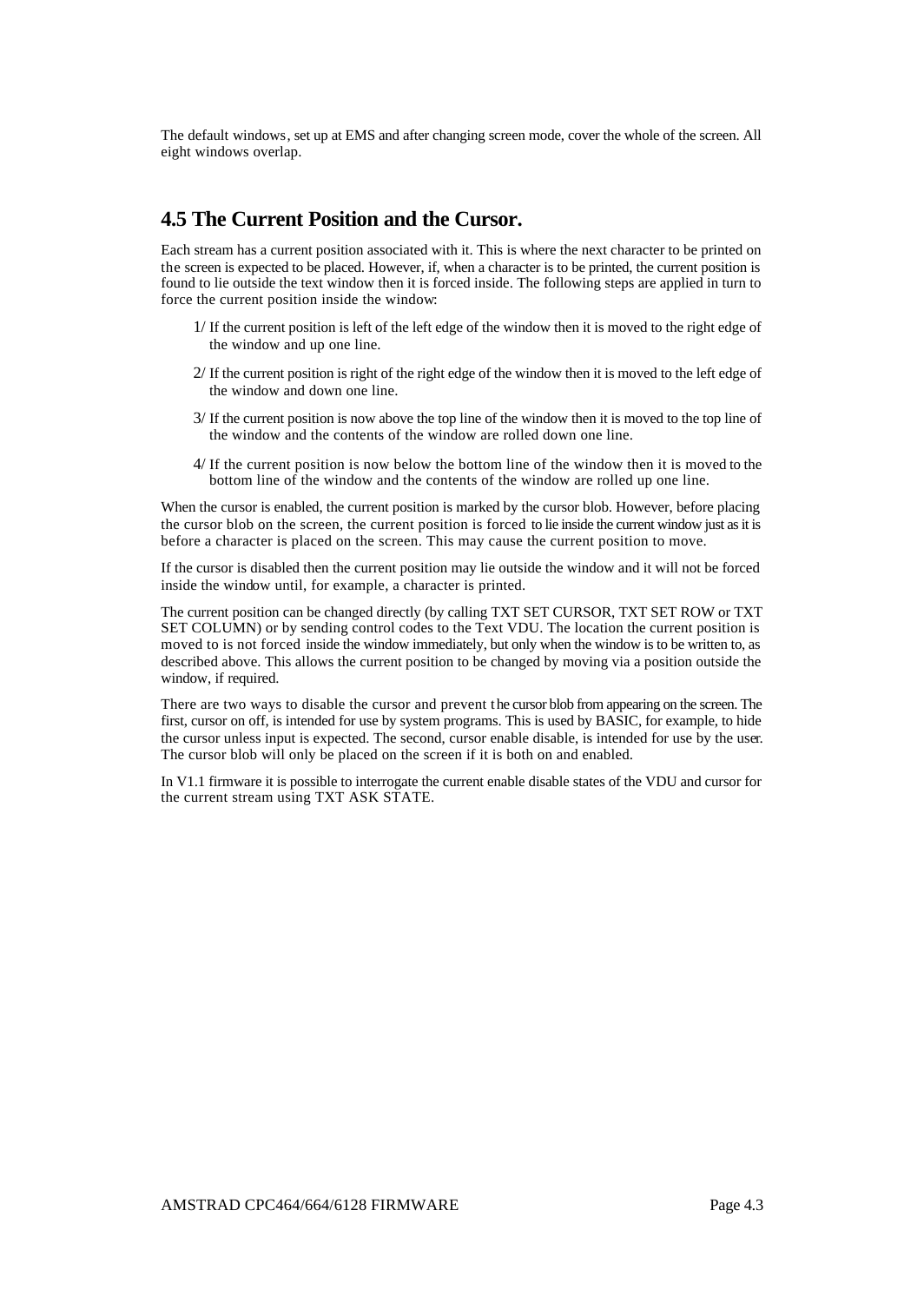The cursor blob is normally an inverse patch. The character at the cursor position is displayed with the text pen and paper inks reversed. This makes it easy to restore the original form of the character position if the cursor is moved. It is possible for the user to alter the form of the cursor blob, if required, by changing the indirections TXT DRAW CURSOR and TXT UNDRAW CURSOR.

## **4.6 Characters and Matrices.**

A character is displayed on the screen in an area 8 pixels (dots on the monitor) wide and 8 pixels high. Thus the maximum number of characters on the screen depends upon the screen mode, (see section 6.1). Each character has a matrix which is an 8 byte vector that specifies the shape of the character. The first byte of the vector refers to the top line of the character and the last byte to the bottom line of the character. The most significant bit of a byte in the vector refers to the leftmost pixel on a line of the character and the least significant bit refers to the rightmost pixel on a line of the character. If a bit in the matrix is set then the pixel is in the foreground. If a bit is clear then the pixel is in the background.

A foreground pixel in the character is always set to the pen ink. The treatment of a background pixel depends on the character write mode of the VDU. In the default mode, opaque mode, background pixels are set to the paper ink. There is another mode, transparent mode, in which the background pixels are not altered. Thus, in transparent mode, the character is written over the top of the current contents of the screen. This is useful for annotating pictures or generating composite characters.

The Text VDU is capable of printing 256 different characters, although special effort is required to print the first 32 characters which are usually interpreted as control codes. The matrices for the characters are normally stored in the ROM but the user may arrange for any number of the characters to have matrices stored in RAM where they may then be altered. The default setting, at EMS, is to have all the matrices in ROM. (BASIC takes special action during its own initialization to create 16 'user defined' matrices.) The default character set is described in Appendix VI.

When the user sets up a table of user defined matrices, by calling TXT SET M TABLE, it is initialized with the current settings of the matrices from ROM or RAM. This means that extending the table does not alter the current matrices. Contracting the table will make the characters lost revert to their default matrices in ROM.

When characters are read from the screen (by calling TXT RD CHAR) the pixels on the screen are converted to the form of a matrix. This is compared with the current character matrices to find which character it is. This means that changing the character matrices or altering the screen may make a character unrecognisable, in particular, changing the pen or paper ink can cause confusion. Usually these problems. result in the character appearing to be a space (character #20) and so special precautions are taken to avoid generating spaces - after some ink changes real spaces may be read as block graphic characters # 80 or #SF.

To allow the user to change how characters are written to and read from the screen, the indirections TXT WRITE CHAR and TXT UNWRITE are provided.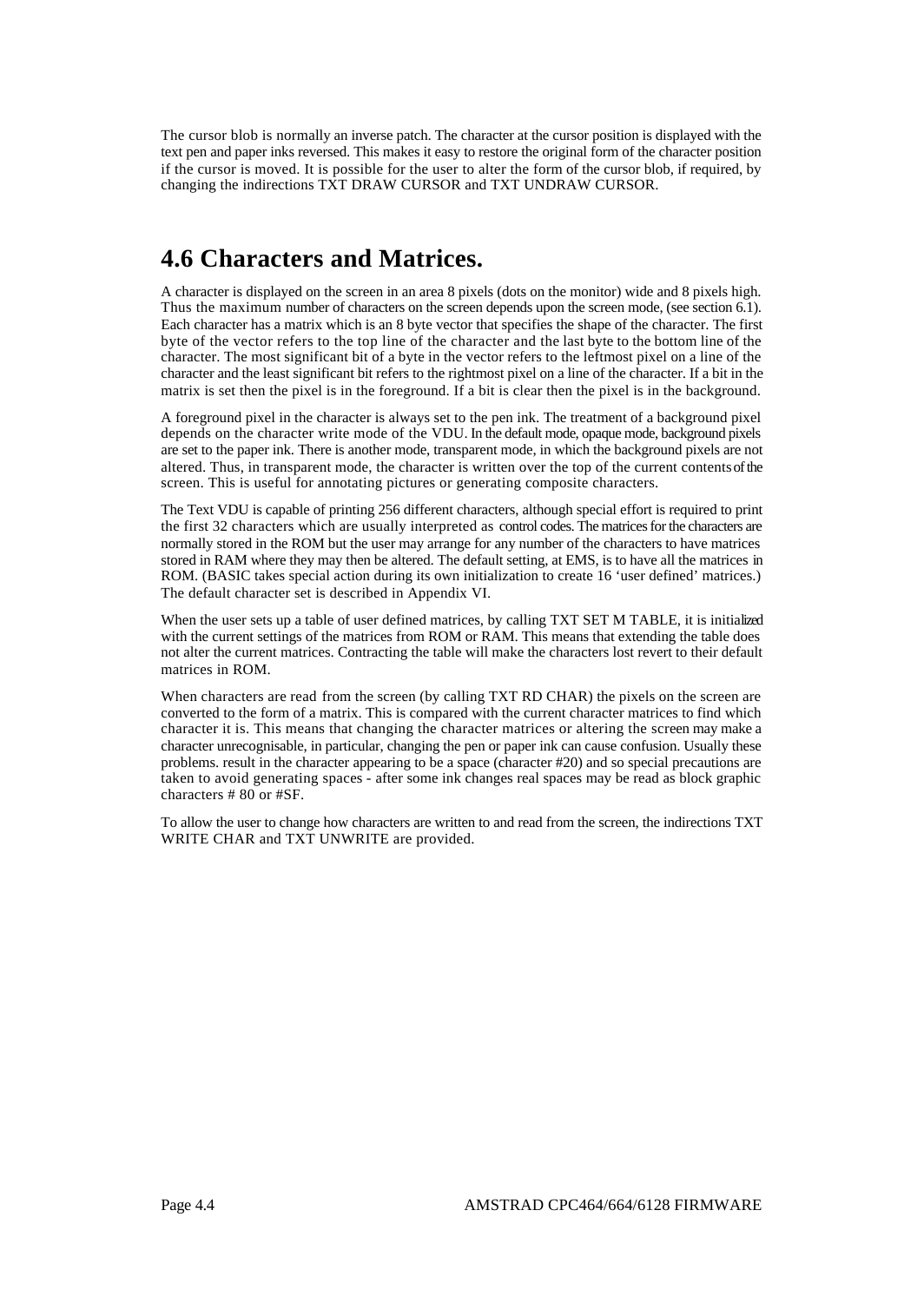# **4.7 Character Output and Control Codes.**

The main character output routine for the Text VDU is TXT OUTPUT. This obeys controls codes (characters 0-31) and prints all other characters. Characters sent to TXT OUTPUT pass through various levels of indirection and can be dealt with by various output routines.

TXT OUTPUT uses the TXT OUT ACTION indirection to sort out whether the character is a printing character, is a control code to be obeyed or is the parameter of a control code.

TXT OUT ACTION normally calls TXT WRITE CHAR to print characters on the screen. However, if the graphic character write mode is selected then characters are printed using the Graphics VDU character write routine (see 5.6 below). This mode can be selected on a character by character basis using a control code or on all characters sent (see TXT SET GRAPHIC). When graphic character write mode is selected control codes are not obeyed but are printed by the graphics routine instead.

TXT OUT ACTION deals with a control code in the following manner:

- The code is stored at the start of the control code buffer.
- 2/ The code is looked up in the control code table to find out how many parameters it requires.
- 3/ If no parameters are required go directly to step 5.
- 4/ If one or more parameters are required then TXT OUT ACTION returns but the next characters sent to it are added to the control code buffer rather than being printed or obeyed. This continues until sufficient parameter characters have been received.
- 5/ The code is looked up in the control code table to get the address of the routine to call to perform the control code and this routine is then executed.
- 6/ The control code buffer is discarded and the next character sent may be printed or may be the start of a new control code sequence.

The user can change the operation of a control code by changing the entry for it in the control code table (see TXT GET CONTROLS). This contains a 3 byte entry for each code and entries are stored in ascending order (i.e. the entry for #00 first, #01 next and so on).

Bits 0-3 of the first byte of each entry specifies the number of parameters required. This must lie in the range 0-9 as the control code buffer is only capable of storing up to 9 parameters.

In V1.1 firmware bit 7 specifies whether the code is affected when the VDU is disabled. If bit 7 is set then the code is to be ignored when the VDU is disabled, otherwise it is to be obeyed.

The second and third bytes are the address of the routine to call to obey the code. This routine should lie in the central 32K of RAM or in the lower ROM (which will be enabled). It should conform to the following entry/exit conditions: